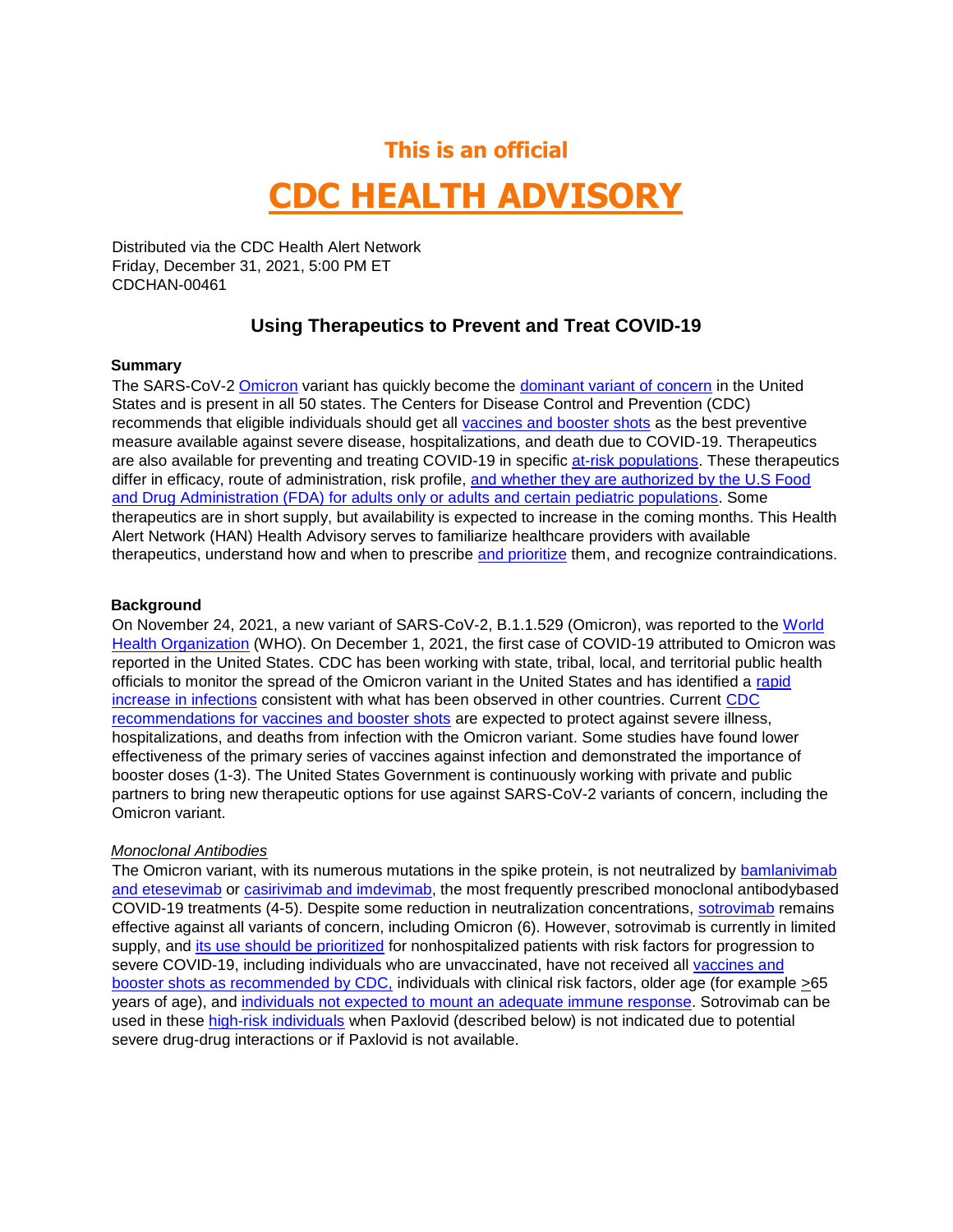#### *Antivirals*

- [Remdesivir](https://www.covid19treatmentguidelines.nih.gov/therapies/statement-on-therapies-for-high-risk-nonhospitalized-patients/) is a nucleoside analog approved by FDA for the treatment of hospitalized patients with COVID-19. A recent randomized placebo-controlled outpatient study evaluated three daily intravenous (IV) infusion of remdesivir given within seven days of symptom onset. This study found that the reduction in hospitalization rates was similar to that achieved by using anti-SARSCoV-2 monoclonal antibody-based therapy (7). Remdesivir is expected to be effective against the Omicron variant based on in vitro data; however, in vivo data are currently limited (8). Outpatient use of remdesivir requires support of IV infusion centers with appropriate skilled staffing.
- Two oral antivirals, [Paxlovid](https://www.fda.gov/media/155050/download) (ritonavir-boosted nirmatrelvir) and [molnupiravir,](https://www.fda.gov/media/155054/download) are now available under Emergency Use Authorization by FDA for treating COVID-19 in outpatients with mild to moderate disease. Each drug is administered twice daily for five days. There are considerable differences in efficacy, risk profiles, and use restrictions between the two oral antivirals. From their individual clinical trials, compared to placebo, severe outcomes (hospitalization or death) were reduced by 88% for [Paxlovid](https://www.fda.gov/media/155050/download) [c](https://www.fda.gov/media/155050/download)ompared to 30% for molnupiravir (9). Healthcare providers need to be familiar with these distinctions to make clinical decisions and inform patients. In addition, initiating treatment with these oral antivirals must begin within five days of symptom onset to maintain product efficacy. [Paxlovid](https://www.fda.gov/media/155050/download) [is](https://www.fda.gov/media/155050/download) currently in very limited supply and use should be prioritized for [higher risk populations.](https://www.cdc.gov/coronavirus/2019-ncov/hcp/clinical-care/underlyingconditions.html) Due to the potential for severe drug-drug interactions with ritonavir, a medication used for HIV treatment, CDC strongly suggests that healthcare providers not experienced in prescribing [Paxlovid](https://www.fda.gov/media/155050/download) refer to the [NIH Statement on Paxlovid Drug-Drug](https://www.covid19treatmentguidelines.nih.gov/therapies/statement-on-paxlovid-drug-drug-interactions/) [Interactions | COVID-19 Treatment Guidelines.](https://www.covid19treatmentguidelines.nih.gov/therapies/statement-on-paxlovid-drug-drug-interactions/) Healthcare providers could also contact a local clinical pharmacist or an infectious disease specialist for advice. Like Paxlovid, molnupiravir is expected to be active against all circulating variants of concern, including Omicron (8). Molnupiravir should only be used when other options are not available, due to its lower efficacy. [Molnupiravir use is not recommended](https://www.fda.gov/media/155054/download) in pregnancy because of potential mutagenicity. [Molnupiravir is also not recommended](https://www.fda.gov/media/155054/download) [in](https://www.fda.gov/media/155054/download) patients who are breastfeeding or pediatric patients due to limited data within these populations and concerns for potential bone growth toxicity in the young.

#### *Pre-exposure therapeutics for high-risk groups*

AstraZeneca's [EVUSHELD,](https://www.fda.gov/media/154701/download) which includes two long-acting anti-SARS-CoV-2 monoclonal antibodies, is the only Emergency Use Authorization pre-exposure prophylaxis product available. EVUSHELD is expected to be effective against the Omicron variant; however, treatment effectiveness should be monitored. EVUSHELD is intended for the highest risk immunocompromised patients who are not expected to have an effective response to vaccination. EVUSHELD is indicated for pre-exposure prophylaxis only and not for treatment of patients with COVID-19.

#### **Recommendations for Healthcare Providers**

- As with all therapeutics, the best use of therapeutics includes an appropriate clinical assessment and an up-to-date and informed risk-benefit discussion to address any questions or concerns from patients.
- Obtain further information on clinical use of products through [NIH's COVID-19 Treatment](https://www.covid19treatmentguidelines.nih.gov/) [Guidelines,](https://www.covid19treatmentguidelines.nih.gov/) the [Assistant Secretary for Preparedness and Response Public Health Emergency](https://www.phe.gov/emergency/events/COVID19/therapeutics/update-23Dec2021/Pages/default.aspx) [COVID-19 Therapeutics site,](https://www.phe.gov/emergency/events/COVID19/therapeutics/update-23Dec2021/Pages/default.aspx) and through professional societies such as [IDSA's Guidelines on](https://www.idsociety.org/practice-guideline/covid-19-guideline-treatment-and-management/) [the Management of Patients with COVID-19.](https://www.idsociety.org/practice-guideline/covid-19-guideline-treatment-and-management/)
- Check with state and local health departments on key sites that have been identified for distribution of therapeutics, including cancer treatment centers and oncology providers.
- If the Delta variant still represents a significant proportion of infections in a region and other options are not available or are contraindicated, eligible patients can be offered [bamlanivimab](https://www.fda.gov/media/145802/download) [and etesevimab](https://www.fda.gov/media/145802/download) [o](https://www.fda.gov/media/145802/download)r [casirivimab](https://www.fda.gov/media/145611/download) [and imdevimab,](https://www.fda.gov/media/145611/download) with the understanding that these treatments would be ineffective against the Omicron variant. This concern can be mitigated if [virus-specific](https://www.fda.gov/medical-devices/coronavirus-covid-19-and-medical-devices/sars-cov-2-viral-mutations-impact-covid-19-tests) [diagnostic testing in](https://www.fda.gov/medical-devices/coronavirus-covid-19-and-medical-devices/sars-cov-2-viral-mutations-impact-covid-19-tests) a given patient indicates infection with the Omicron variant is unlikely.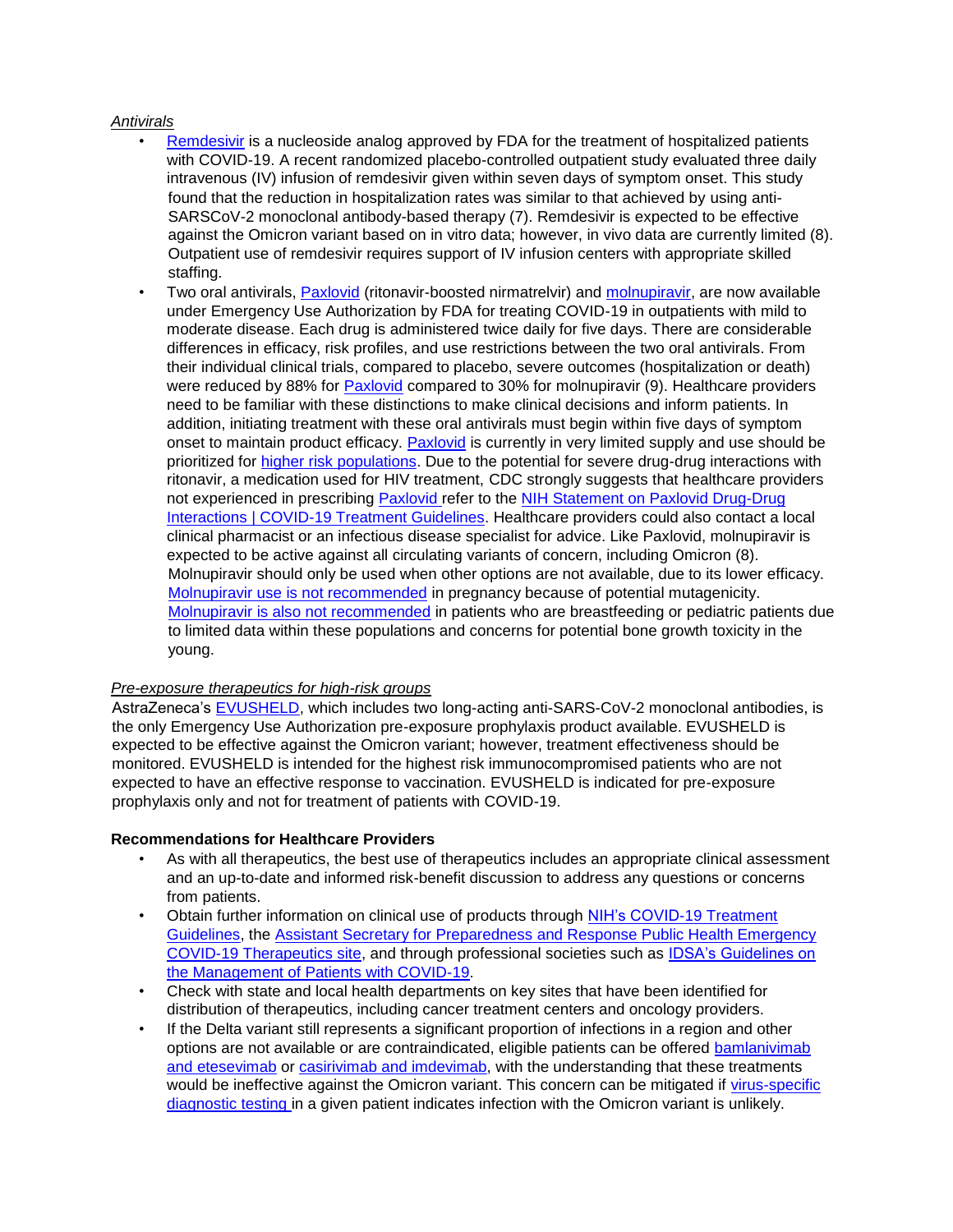- Prioritize high risk patients, particularly if therapeutics are in short supply, using [NIH COVID-19](https://www.covid19treatmentguidelines.nih.gov/therapies/statement-on-patient-prioritization-for-outpatient-therapies/) [Treatment Guidelines when supply constraints](https://www.covid19treatmentguidelines.nih.gov/therapies/statement-on-patient-prioritization-for-outpatient-therapies/) exis[t.](https://www.covid19treatmentguidelines.nih.gov/therapies/statement-on-patient-prioritization-for-outpatient-therapies/) This document presents a tiered approach to prioritization.
- Continue to encourage COVID-19 vaccination, including booster vaccination.

# **Recommendations for Public Health Departments and Public Health Jurisdictions**

- State and local health departments should be aware of locations of available therapeutics within their jurisdictions.
- Health departments should communicate ongoing and up-to-date information on therapeutics for COVID-19 and their availability to healthcare providers within their jurisdiction until product locators become readily available.

# **For More Information**

- [Omicron Variant: What You Need to Know | CDC](https://www.cdc.gov/coronavirus/2019-ncov/variants/omicron-variant.html)
- [Interim Clinical Considerations for Use of COVID-19 Vaccines | CDC](https://www.cdc.gov/vaccines/covid-19/clinical-considerations/covid-19-vaccines-us.html)
- [CDC COVID Data Tracker](https://covid.cdc.gov/covid-data-tracker/#variant-proportions)
- [COVID-19 Treatment Guidelines: What's New](https://www.covid19treatmentguidelines.nih.gov/about-the-guidelines/whats-new/)
- [COVID-19 Treatment Guidelines: Antiviral Therapy](https://www.covid19treatmentguidelines.nih.gov/therapies/antiviral-therapy/)
- [NIH Statement on Therapies for High-Risk, Nonhospitalized Patients | COVID-19 Treatment](https://www.covid19treatmentguidelines.nih.gov/therapies/statement-on-therapies-for-high-risk-nonhospitalized-patients/) **[Guidelines](https://www.covid19treatmentguidelines.nih.gov/therapies/statement-on-therapies-for-high-risk-nonhospitalized-patients/)**
- [NIH Statement on Paxlovid Drug-Drug Interactions | COVID-19 Treatment Guidelines](https://www.covid19treatmentguidelines.nih.gov/therapies/statement-on-paxlovid-drug-drug-interactions/)
- [The COVID-19 Treatment Guidelines Panel's Interim Statement on Patient Prioritization for](https://www.covid19treatmentguidelines.nih.gov/therapies/statement-on-patient-prioritization-for-outpatient-therapies/) [Outpatient Anti-SARS-CoV-2 Therapies or Preventive Strategies When There Are Logistical or](https://www.covid19treatmentguidelines.nih.gov/therapies/statement-on-patient-prioritization-for-outpatient-therapies/) [Supply Constraints](https://www.covid19treatmentguidelines.nih.gov/therapies/statement-on-patient-prioritization-for-outpatient-therapies/)
- [Side by Side Overview of Outpatient Therapies Authorized for Treatment of Mild-Moderate](https://www.phe.gov/emergency/events/COVID19/therapeutics/Pages/Side-by-Side-Overview-of-mAbs-Treatment.aspx) [COVID-19](https://www.phe.gov/emergency/events/COVID19/therapeutics/Pages/Side-by-Side-Overview-of-mAbs-Treatment.aspx)

## **References**

- 1. Andrews N, Stowe J, Kirseborm F, et al. Effectiveness of COVID-19 vaccines against the Omicron (B.1.1529) variant of concern. medRxiv 2021. doi: <https://doi.org/10.1101/2021.12.14.21267615>
- 2. Ferguson N, Ghani A, Cori A, et al. Report 49: Growth, population distribution and immune escape of Omicron in England. Imperial College London (2021-12-20). doi: <https://doi.org/10.25561/93038> [\(](https://doi.org/10.25561/93038)direct link: [https://spiral.imperial.ac.uk/handle/10044/1/93038\)](https://spiral.imperial.ac.uk/handle/10044/1/93038)
- 3. Discovery Health. Real world analysis of Omicron outbreak in South Africa including vaccine effectiveness. Accessed 2021-12-23 at<https://www.discovery.co.za/corporate/news-room> (direct link: [https://resources.mynewsdesk.com/image/upload/fl\\_attachment/lw9szzdtqfvwitkfbcoq\)](https://resources.mynewsdesk.com/image/upload/fl_attachment/lw9szzdtqfvwitkfbcoq)
- 4. Aggarwal A, Ospina Stella A, Walker G, et al. SARS-CoV-2 Omicron: evasion of potent humoral responses and resistance to clinical immunotherapeutics relative to viral variants of concern. medRxiv 2021. doi**[:](https://doi.org/10.1101/2021.12.14.21267772)** <https://doi.org/10.1101/2021.12.14.21267772>
- 5. Planas D, Saunders N, Maes P, et al. Considerable escape of SARS-CoV-2 variant Omicron to antibody neutralization. bioRxiv 2021. doi: <https://doi.org/10.1101/2021.12.14.472630>
- 6. Cathcart A, Havenar-Daughton C, Lempp F, et a. The dual function monoclonal antibodies VIR7831 and VIR-7832 demonstrate potent in vitro and in vivo activity against SARS-CoV-2. bioRxiv 2021. doi[:](https://doi.org/10.1101/2021.03.09.434607) <https://doi.org/10.1101/2021.03.09.434607>
- 7. Gottlieb, Robert L et al. "Early Remdesivir to Prevent Progression to Severe Covid-19 in Outpatients." The New England Journal of Medicine (2021): <https://www.nejm.org/doi/full/10.1056/NEJMoa2116846>
- 8. Vangeel L, De Jonghe S, Maes P, et al. Remdesivir, Molnupiravir and Nirmatrelvir remain active against SARS-CoV-2 Omicron and other variants of concern. bioRxiv 2021. doi: <https://doi.org/10.1101/2021.12.27.474275>